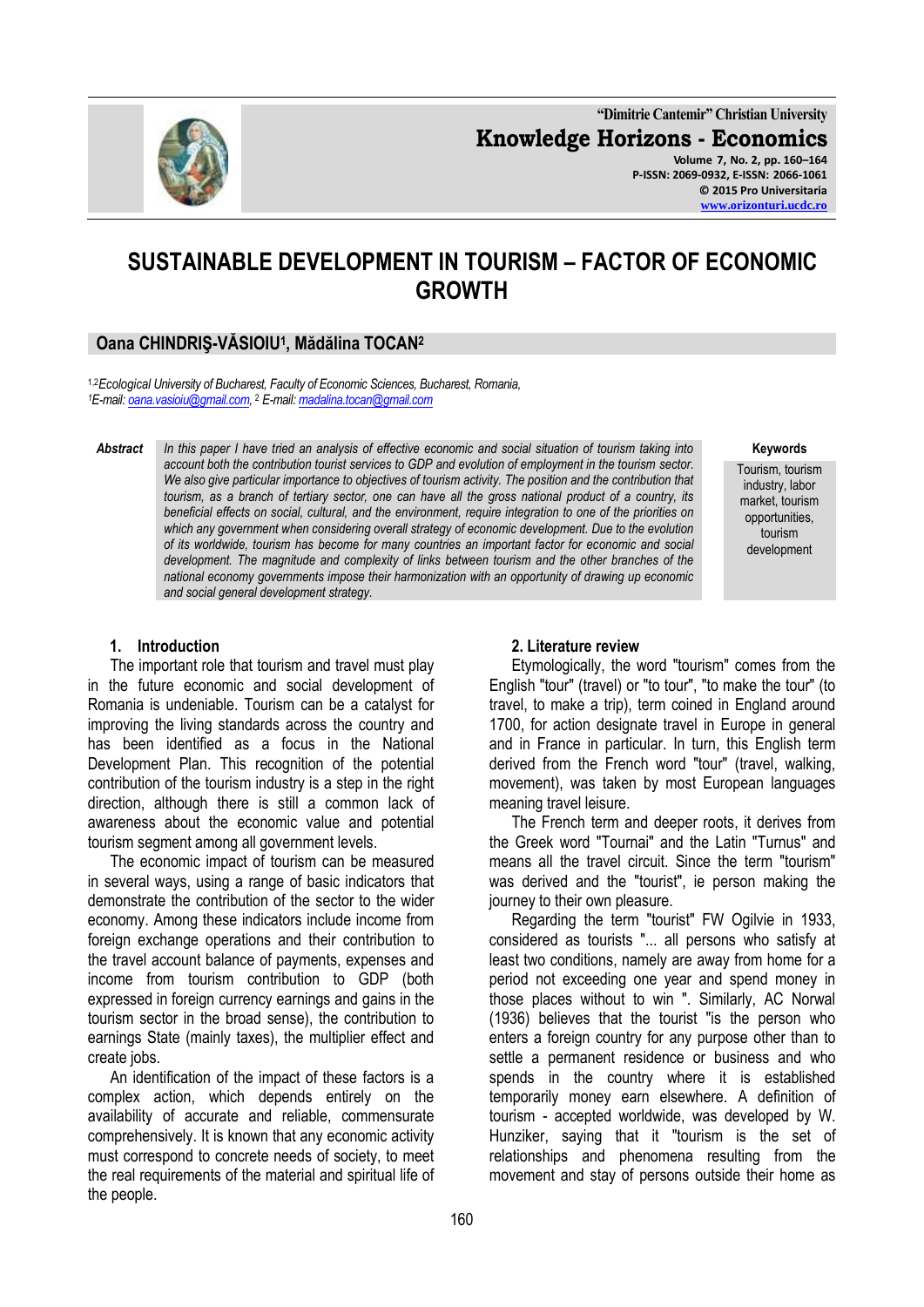long stay and movement are not as motivated by a permanent establishment and some gainful activity".

The Shorter Oxford English Dictionary (Oxford, 1950) defines tourism as "... the theory and practice of field trips; the journey of pleasure and the tourist ... one who makes a tour or more rounds, especially one who does this for recreation; one who travels for pleasure or for cultural reasons, visiting different places for their interesting targets for landscape or the like ".

Romanian Encyclopedic Dictionary (1966, vol. IV) proposes the following definition of tourism "nature recreation or sport activity consisting of walking or going through various means of transport distances, visiting picturesque regions, localities, cultural objectives economic, historical, etc. "

Dictionnaire Touristique International (1969) - "Tourism is the set of measures implemented for organizing and conducting leisure or for other purposes, made either by organizations, companies or specialized agencies or on their own, for a limited time, and industry that contribute to meeting the needs of tourists. "The same dictionary (1980) states that" tourism travel is distinguished in that it involves the person concerned, on the one hand, the deliberate choice of the target and on the Moreover, its exclusive concern for satisfying pleasure".

#### **3. Economic and social efficiency of tourism activity**

The result of tourism activity simultaneously refers on two aspects, which are interrelated and mutually intertwined: economic efficiency and social efficiency.

Each of these components of the efficiency of tourism has both direct effects and indirect effects.

In terms of economic efficiency expression in literature opinions are polarized in two directions:

a) first, the theoretical approaches are in favor of a single summary indicator of efficiency, usually founded on the net income of the respective units and gross domestic product throughout the economy;

b) second, in which opines for a system of indicators, the idea of capturing the entire contents of the effectiveness of any socio-economic activities (this is actually adopted economic practice).

Setting indicator system efficiency of tourism is based on general principles of calculation efficiency, the structure of resources used, and the component efforts effects.

In determining the effects to be taken into consideration for efficiency indicators, should take into account two fundamental variables:

a) area of effect;

b) resource category whose effects are calculated.

In terms of space or area of effect to be distinguished found:

- economic effects in space or area of functional units providing tourism services (regardless of organizational level);

- social, educational and economic effects of human activity in tourism services beneficiaries.

Regarding the human resources category, it is undisputed that should be considered only those that joined in business involved in making tourism product or another useful effect of a unit organizational activities in the sphere of tourism. The evaluation of tourism businesses; economic effects produced operates its own space activities. Other types of educational and socio-economic effects are taken into account in decision macroeconomic complementary resource allocation and policy development branch charges for services rendered.

By harnessing the natural, human, material and financial, made available to tourism generates social effects, which constitute an important factor of economic growth, progress and civilization. Therefore, the efficiency of tourism should be appreciated both by reflecting and measuring the effects of economic and social ones. Only in this way can ensure a proper assessment of the contribution of tourism to economic and social development of the country.

In the general category of social efficiency issue is empower the intensity, content, effects and prospects of treatment and cure spa tourism. The effect is particularly social health tourism, especially in the present moment, when, worldwide, there are already tendency to replace gradually drug therapy cure treatment by natural factors, when proper treatment spa has a side , health care and social tourism has a great scale.

The phenomenon of tourism is inextricably linked to civilization, culture, between tourism, culture and civilization there is a dialectic relationship of interdependence. Tourism is an act of culture since tourism accumulates during his trip, a considerable amount of knowledge in various fields. In other news, the degree of culture and civilization decisive influence the quality and attractiveness of the tourism product offered.

Social effects of tourism, although multidimensional, not quantified only a very small proportion. Measurement of tourism and social efficiency analysis involves two premises: definition of evaluation criteria and indicators of the system for social efficiency.

These criteria outline the general interests of the individual blend. The second premise is difficult because of the preponderance quality element. Evaluation of the social impact of tourism can be done by opinion polls, surveys, etc., is still subjective assessments, missing element quantification synthesis.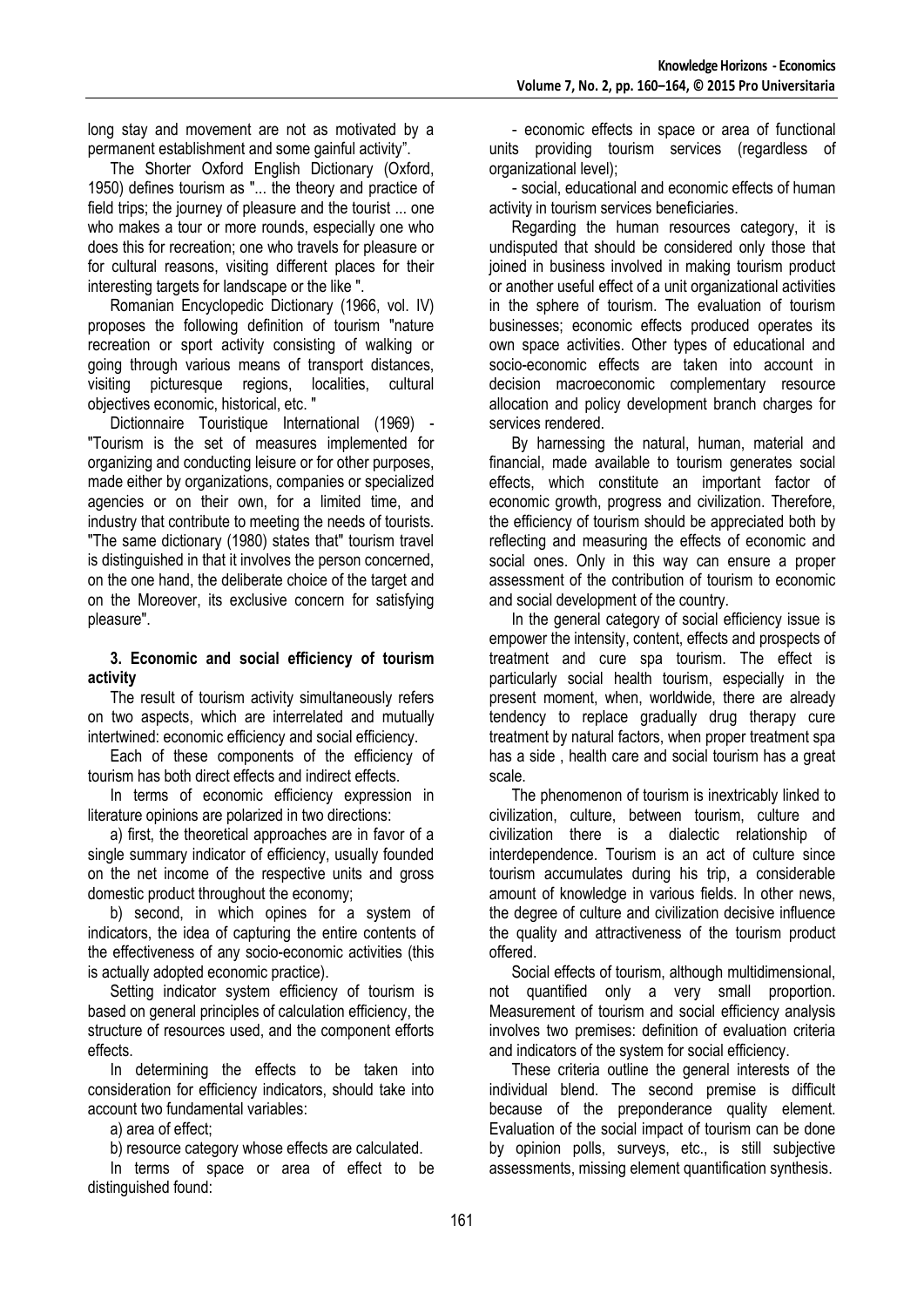Tourism development will help increase its contribution to Romania's balance of payments, international tourism receipts can be well above the world average, which is currently 5% of foreign exchange earnings through export of goods made. Simultaneously, the development of tourism in Romania, taking into account the multiplier effect will affect other areas, stimulating, in particular, the development of other sectors of the national economy, such as agriculture, transport, food industry, light industry, machinery etc.

Tourism is both a major consumer of funds. World consumption of its budget amounts to USD 296 billion (6.4% of total). The volume of international trade of goods and services, tourism participate with 11.8%, ranking third in the world ranking of exports after oil industry and the automotive industry. Given all this evolution, is internationally accepted that the tourism industry is part of the three major industries, which will drive the world economy in the coming years, with information technology and telecommunications. In our opinion, efficient exploitation of tourism potential can not be achieved with current national infrastructure.

The tourism industry is given as an example the economic sector with great development potential as a source of income and foreign exchange. Her contribution is reduced to 2, 5% of GDP.

Changing attitudes to potential tourists will take years, even if the offer will improve. Change characterization of Romania in international tourist guides will be made after two - three seasons in which to find a real improvement in conditions. Website which provides information on the opportunity to spend holidays in Romania correctly highlights the main tourist attractions, but cautions and unpleasant surprises on. "Romania is perhaps the most beautiful country in Eastern Europe, the last bastion of the medieval period, the remains of missing much else" is the introduction section which shows our country on a site managed by a leading American tour.

But warns that the accommodations are definitely not the strong point of Romania: "In general, hotel offers a chance to sleep in a bed and reasonable to take a shower, but do not expect a style or comfort and particularly if you discover that you do not mind paying up to five times more than a Roman citizen for a similar room. Facilities and amenities such as hot water can be a problem even in top hotels, especially on the upper floors". With such warnings, which are quite real, a trip to Romania amounts to a vision of a tourist adventure in the West.

The quality tourist services not only attracts foreigners, but cast out and the Romans, who found that the same money can benefit from excellent conditions in Turkey or Greece.

# **4. Estimating the contribution of tourism to GDP**

The calculation of estimated gross earnings of tourism related overnight stays domestic and international visitors permit the disclosure contribution of tourism to the national economy in two different ways. First, foreign exchange earnings from operations for international visitors can be expressed separately for their contribution to GDP and secondly, total earnings from tourism can be expressed as a percentage of GDP.

Table 1 presents estimates of earnings from foreign exchange operations as a percentage of totals GDP estimate for the Romanian economy for the years 2016, 2021 and 2026. Romania's GDP is expressed in Euro, based on an exchange rate of 4.45 lei for 1 Euro, according to data from the National Bank of Romania's 2014, and it was used for the entire period estimates. Future growth was estimated at a rate of 5% for the entire period, based on medium-term estimates made by the Ministry of Public Finance and banking sources in the environment. Significant and continuing contribution of this indicator of tourism economy can be seen from tripling the growth rates of foreign exchange transaction gains in GDP between 2016 and 2026, in constant price terms.

*Table 1.* Wins estimated from foreign exchange operations as a percentage of GDP in Romania for the years 2016, 2021 and 2026

|                                                          | 2016  | 2021  | 2026  |
|----------------------------------------------------------|-------|-------|-------|
| Romania's GDP (billion. Euro)                            | 106.5 | 135.7 | 173.3 |
| Earnings from foreign exchange<br>operations (bln. Euro) | 2.947 | 4.798 | 7.740 |
| Earnings as a percentage of GDP                          | 2.1   | 2.6   | 3.3   |

*Source:* National Bank of Romania, Ministry of Finance

*Table 2.* Estimated total earnings from tourism as a percentage in Romania's GDP for the years 2016, 2021 and 2026

|                                               | 2016  | 2021   | 2026   |
|-----------------------------------------------|-------|--------|--------|
| Romania's GDP (billion Euro)                  | 106,5 | 135,7  | 173,3  |
| Total earnings from tourism<br>(billion Euro) | 7,005 | 10,712 | 16.069 |
| Earnings as a percentage of<br>GDP            | 4,9   | 5,9    | 6.9    |

*Source:* National Bank of Romania, Ministry of Finance

Table 2 shows the estimation of total earnings from tourism (domestic and international earnings) as a percentage of total GDP estimate for the Romanian economy for the years 2016, 2021 and 2026. According to Table no 2, GDP is expressed in Euro, calculated on an exchange rate of 4.45 lei for 1 Euro, and to estimate future levels of GDP in the medium term was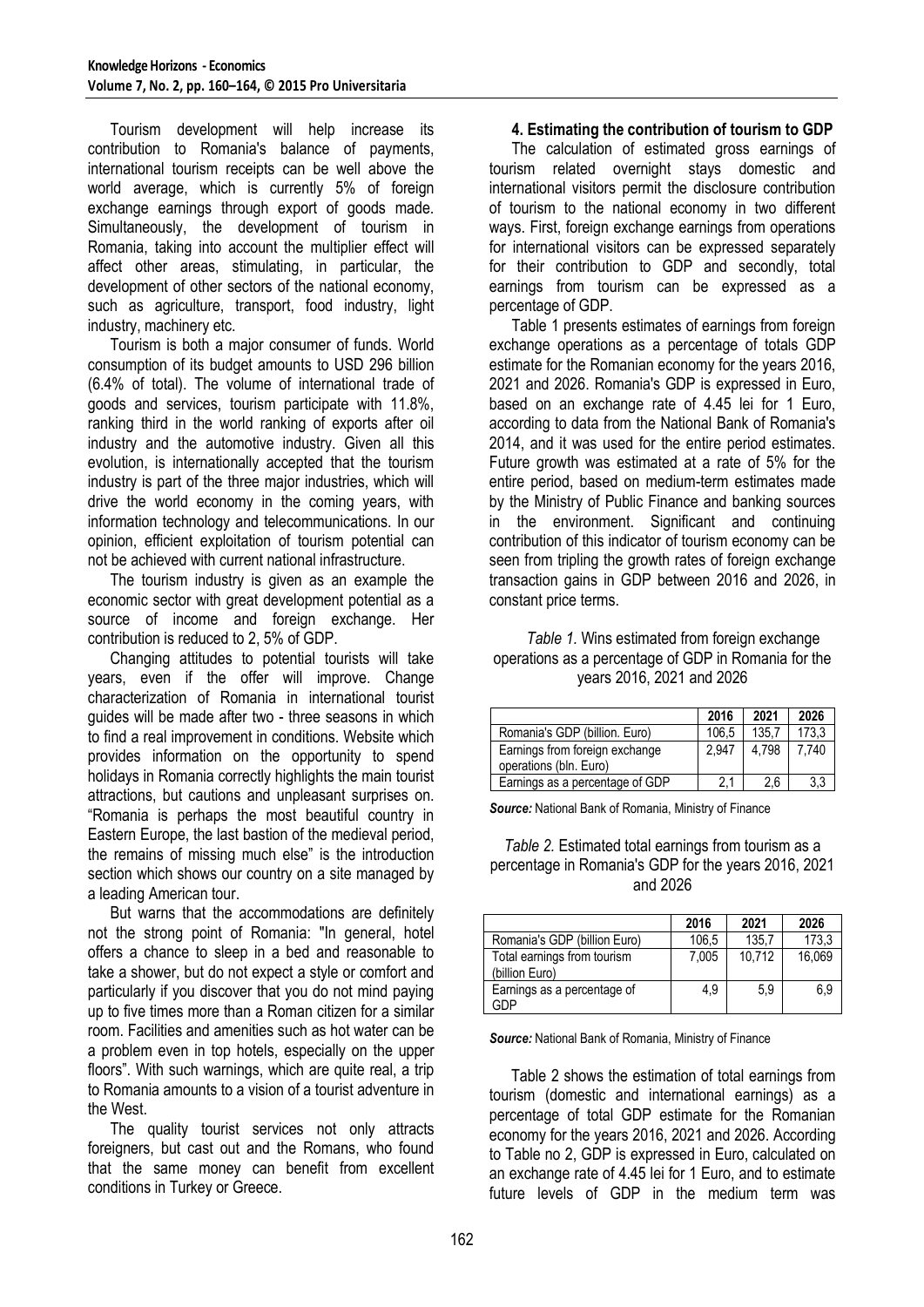considered a growth rate of 5% per year. It demonstrates once again significantly increasing tourism and permanent contribution to Romania's GDP.

It is important to understand that the earnings from international tourist arrivals and tourism activities extend from the scope, potential and attraction of the sector for domestic and international visitors, which represents a cost to be deducted from the total earnings.

Romania produces a wide range of real food, wine, beer and spirits and although many specialty items will definitely be imported high class hotels and restaurants (beef is an important article, do not need to be specialized imported), their volume and value are not significant. Most large beer factories in Belgium, Denmark, the Netherlands and Germany operates today in Romania, own property or as joint ventures with local partners, and this type of organization can be observed in other sectors supplying hotels and food industry.

Electric equipment, specialized electronics and the kitchen, and other types of equipment can still be imported especially for units with high standards of quality, but many building materials and components are manufactured in Romania through subsidiaries owned companies international or operate on the basis of license agreements. Especially since 2000, direct investment in the economy (except tourism) have skyrocketed in the momentum generated in the previous period Romania's accession to the EU and the privatization program of former state enterprises.

International hotel brands of high standard, visibly almost exclusively in Bucharest, are funded mostly by investors/developers and they are based on management contracts, which mean the transfer abroad of management expenses and payment of employee's foreigners, but total amounts are small.

The most important source of revenue contribution of tourism to local and central authorities is the taxes in various forms, including VAT, personal income tax, taxes on companies, aircraft landing fees, rates of entry to museums, municipal taxes customs duties on imports.

Statistics on labor in the tourism sector are limited. In Romania, in 2013, about 151,000 people worked in the sector "Hotels and Restaurants", representing approximately 1.6% of the population of working age. Personnel employed in hotels and restaurants are the most visible type of labor in tourism and generally speaking, the data source is easily identified and collected. Although there are still difficulties, particularly regarding the inclusion of restaurants, whose personal work mostly in cafes and fast food whose main customers are local residents and workers, and less domestic or international tourists. These figures

corresponds employees working in hotels and restaurants registered and still unquantifiable existence of a number of hotels and other accommodation unregistered official statistics suggest that significantly understates the actual number of people working in this sector.

In addition, there are numerous other specialized tourism whose number of employees is difficult to identify and whose numbers seem to be included in the official statistics in other categories of economic activities. For example, the transport activity in tourism, staff used to attract visitors, staff sports tourism and recreation of travel agencies and tour guides. Travel Guides officials are required to be registered with the National Authority for Tourism and obtain this status, they must meet a set of standards for certain requirements such as the use of a foreign language fluency, knowledge of the subject, knowledge of national history geography and tourism. It is believed, however, that there are approximately 4,000 registered guides.

Targets were set target for visitor accommodation demand that translated into growing demand for accommodation from visitors for the years 2016, 2021 and 2026. It was a personal request additional accommodation in the structures associated with increasing the supply of rooms, applying the average number of staff report the number of rooms.

# **5. The objectives of tourism development**

Romania's transformation as a tourist destination based on natural and cultural patrimony that meet European Union standards for the provision of products and services by 2016 and achieving sustainable development in terms of environmental tourism sector at a pace of development superior to other destinations in Europe, involves the following objectives:

- creating a nuanced both internally and externally on the advantages of Romania as a tourist destination and its tourism brand image;

- ensuring sustainable development of tourism in a manner that its riches environmental, cultural and heritage to be equally appreciated today and preserved for future generations;

- ensure recognizing tourism as a key factor in the economy and as a generator of new jobs;

- develop and implement annual marketing plans of tourist destinations through collaboration between the public and private sectors, targeting all major markets with potential for Romania;

- ensure coordinated support mechanisms for local and regional tourism organizations in the development of regional tourism policy.

Tourism development strategies into account the following aspects: